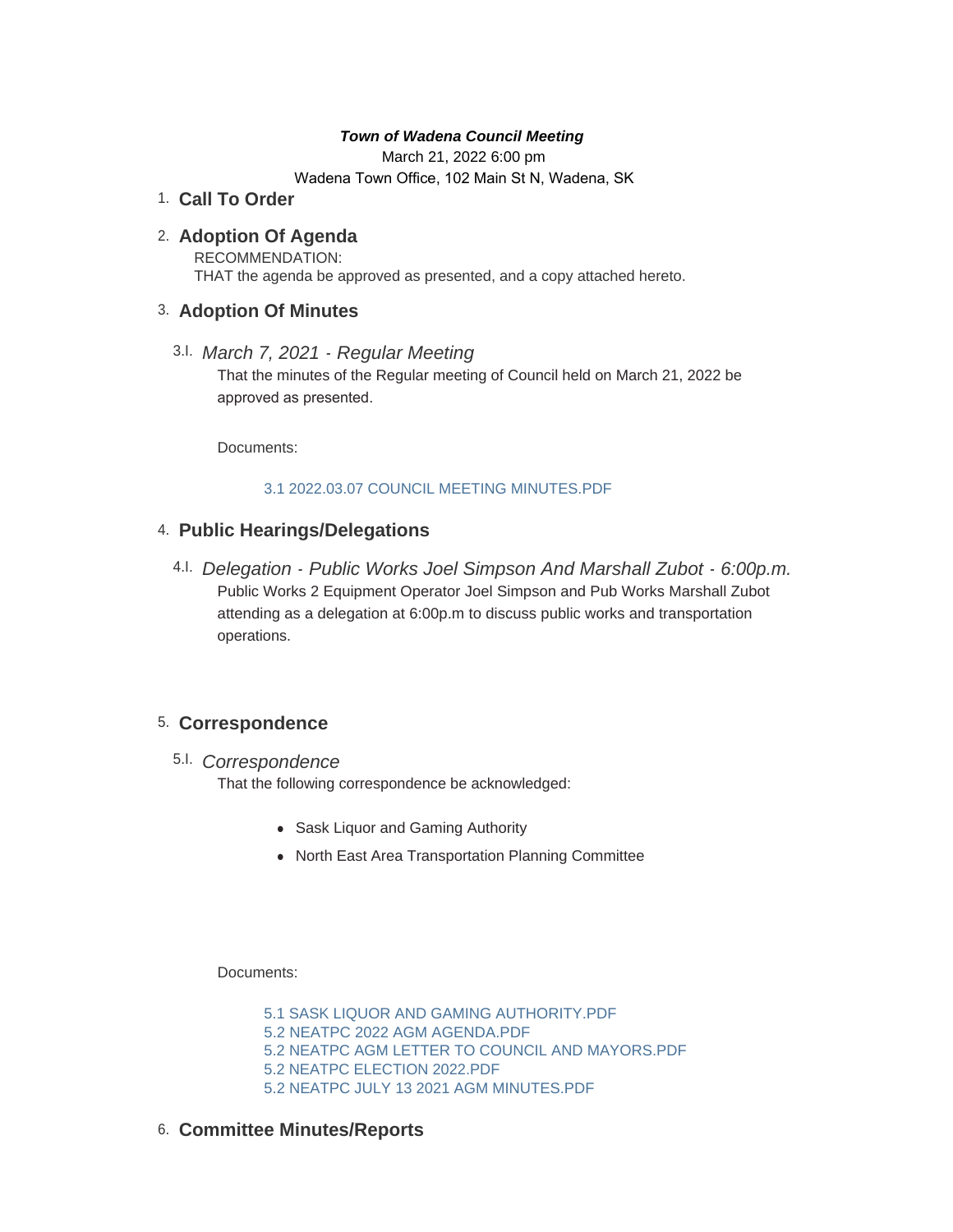# *Committee Minutes/Reports* 6.I.

That the following Committee Minutes and Reports be acknowledged:

- Wadena & District Museum
- Public Works Marshall Zubot

Documents:

[6.1 MUSEUM FEBRUARY 8 2022 MINUTES.PDF](http://townofwadena.com/AgendaCenter/ViewFile/Item/3461?fileID=4170) [6.2 MARCH 21 MARSHALL ZUBOT REPORT.PDF](http://townofwadena.com/AgendaCenter/ViewFile/Item/3461?fileID=4171)

# **Finance** 7.

*List Of Accounts For Approval And Payroll* 7.I.

That payment of the accounts represented by cheques #23470 to #23500 and #1241- MAN to #1291-Man totaling \$106,241.55; and payroll vouchers #2441 to #2454 totaling \$20,709.95 be approved as presented and the payment register for all payments attached hereto.

Documents:

[7.1 LIST OF ACCOUNTS FOR APPROVAL.PDF](http://townofwadena.com/AgendaCenter/ViewFile/Item/3463?fileID=4179) [7.2 PAYROLL REPORT.PDF](http://townofwadena.com/AgendaCenter/ViewFile/Item/3463?fileID=4180)

*Monthly Financial Statements And Bank Reconciliations* 7.II. That the monthly financial statement and bank reconciliations for the month of February 2022 be accepted as presented.

Documents:

[7.3 FEBRUARY 2022 BANK REC AND FINANCIALS.PDF](http://townofwadena.com/AgendaCenter/ViewFile/Item/3408?fileID=4172)

# **New Business/Discussion Items** 8.

*Fitness Equipment* 8.I.

"THAT administration be approved to purchase the equipment for \$2,804.60.

Documents:

### [8.1 2022.03.21 FITNESS CENTRE EQUIPMENT LEASE REPORT.PDF](http://townofwadena.com/AgendaCenter/ViewFile/Item/3476?fileID=4157)

*Hall Caretaker* 8.II.

Caretaker proposal is for an additional \$1,500 per month to take care of all daily cleaning of the Wadena Fitness centre.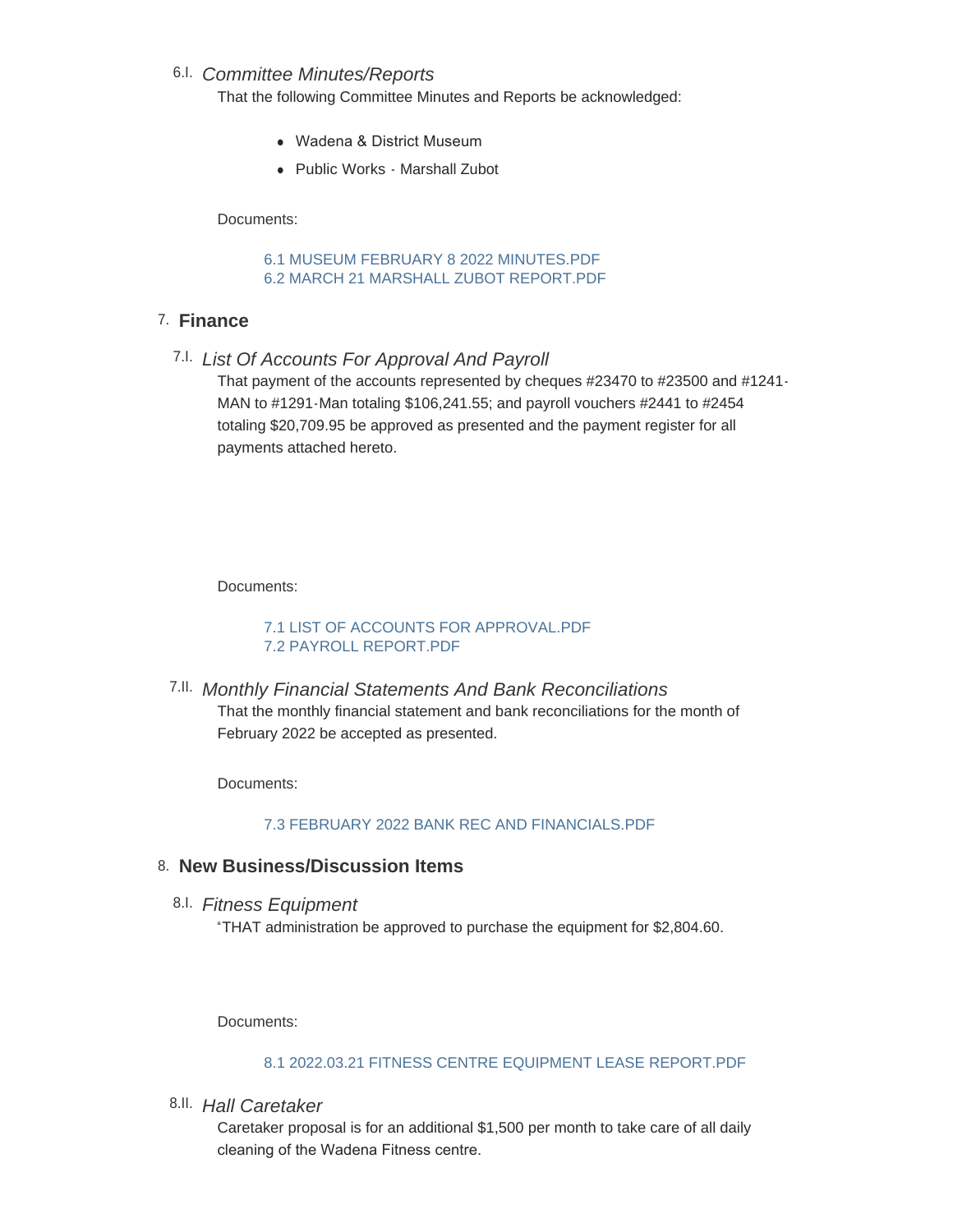Documents:

#### [8.2 2022.03.21 ISSUE REPORT HALL CARETAKER.PDF](http://townofwadena.com/AgendaCenter/ViewFile/Item/3473?fileID=4158)

*Ladies Rec Invoice* 8.III.

"THAT administration be approved to amend Ladies Rec Invoice for 10.5 hours of Ice Rental at \$91.16/hr + GST"

Documents:

#### [8.3 2022.03.21 LADIES REC INVOICE AMENDMENT.PDF](http://townofwadena.com/AgendaCenter/ViewFile/Item/3466?fileID=4159)

### *Legion Hall Air Exchanger* 8.IV.

"THAT administration be approved to hire an electrician for up to \$1,000 in the spring to hook up the air exchanger and install a timer system for it at the Wadena Community Legion Hall"

Documents:

#### [8.4 2022.03.21 LEGION HALL AIR EXCHANGER.PDF](http://townofwadena.com/AgendaCenter/ViewFile/Item/3465?fileID=4160)

*Community Hall PA System* 8.V.

"THAT administration be approved to book Epic Audio/Video Unlimited to replace existing amplifier at the Community Legion Hall"

Documents:

#### [8.5 2022.03.21 COMMUNITY HALL PA AMPLIFIER SYSTEM ISSUE](http://townofwadena.com/AgendaCenter/ViewFile/Item/3479?fileID=4161)  REPORT.PDF

*Community Legion Hall Fees* 8.VI.

"That the "regular user rates" be increased by 3% for September 2022 and increase annually, each September by 3% and furthermore that the Wadena Community Legion Hall rental fees remain as is in the fees and charges bylaw."

Documents: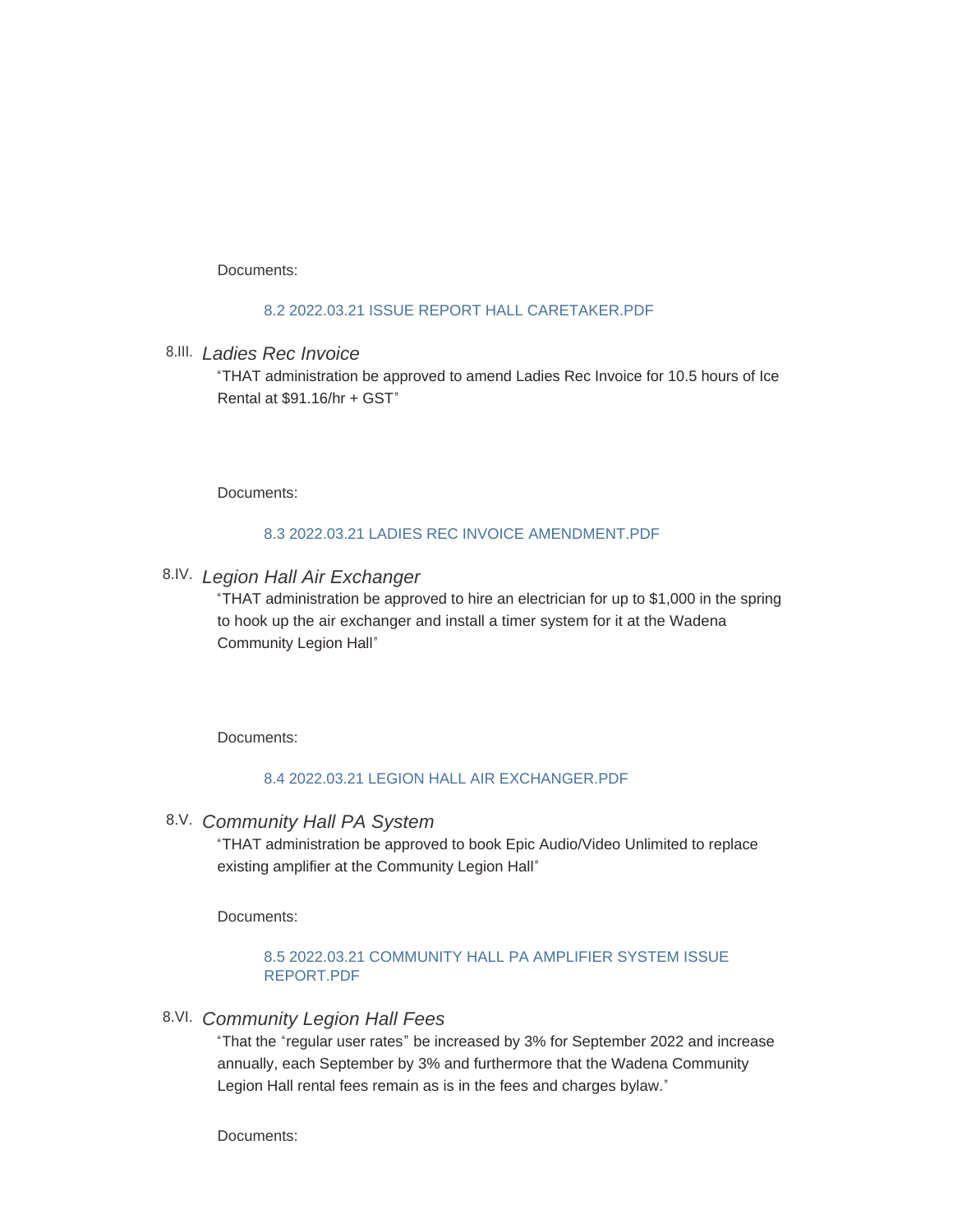#### [8.6 2022.03.21 COMMUNITY LEGION HALL FEES ISSUE REPORT.PDF](http://townofwadena.com/AgendaCenter/ViewFile/Item/3468?fileID=4162)

### *Main Lift Force Main And Sewer Pipe System* 8.VII.

That the bids by TSL Mechanical (2019) for the Main Lift Sewer Piping System in the amount of \$58,500.00 plus applicable taxe and the Force Main Service Port Access in the amount of \$27,240.00 plus applicable taxes be accepted.

Documents:

#### [8.7 2022.03.21 ISSUE REPORT MAIN LIFT FORCE MAIN.PDF](http://townofwadena.com/AgendaCenter/ViewFile/Item/3474?fileID=4163)

### *Lagoon Hydrasurvey* 8.VIII.

That the quote submitted by Hydrasurvey Ltd. for a wastewater lagoon sludge survey of the Town's two cells in the amount of \$8520.00 plus applicable taxes be accepted.

Documents:

#### [8.8 2022.03.21 ISSUE REPORT HYDRASURVEY PROJECT.PDF](http://townofwadena.com/AgendaCenter/ViewFile/Item/3472?fileID=4164) [8.8 ATTACHMENT HYDRASURVEY PROJECT PROPOSAL.PDF](http://townofwadena.com/AgendaCenter/ViewFile/Item/3472?fileID=4165)

#### *WTP Backwash System* 8.IX.

| That the quote by                | for the WTP Backwash               |
|----------------------------------|------------------------------------|
| Turbine Pump in the amount of \$ | plus applicable taxes be accepted. |

Documents:

#### [2022.03.21 ISSUE REPORT BACKWASH SYSTEM.PDF](http://townofwadena.com/AgendaCenter/ViewFile/Item/3481?fileID=4169)

*Blade Box* 8.X.

That the quote by \_\_\_\_\_\_\_\_\_\_\_\_\_\_\_\_\_\_\_\_\_\_\_\_\_\_\_\_\_\_\_\_ for the 8 foot or 10 foot Box Blade in the amount of \$\_\_\_\_\_\_\_\_\_\_\_\_\_\_\_plus applicable taxes be accepted/denied.

Documents:

#### [8.9 2022.03.21 ISSUE REPORT BLADE BOX.PDF](http://townofwadena.com/AgendaCenter/ViewFile/Item/3477?fileID=4166)

*Utility Final Bill Adjustment* 8.XI.

THAT, Council authorize administration to make the utility adjustment of \$258.99 for utility account 0028500 0000. FURTHERMORE, Council authorize administration to issue a refund payment in the amount of \$258.99 to the resident.

Documents:

#### [8.10 2022.03.21 UTILITY FINAL BILL ADJUSTMENT.PDF](http://townofwadena.com/AgendaCenter/ViewFile/Item/3469?fileID=4167)

*Letter Of Offer - Manager Of Parks And Recreation* 8.XII.